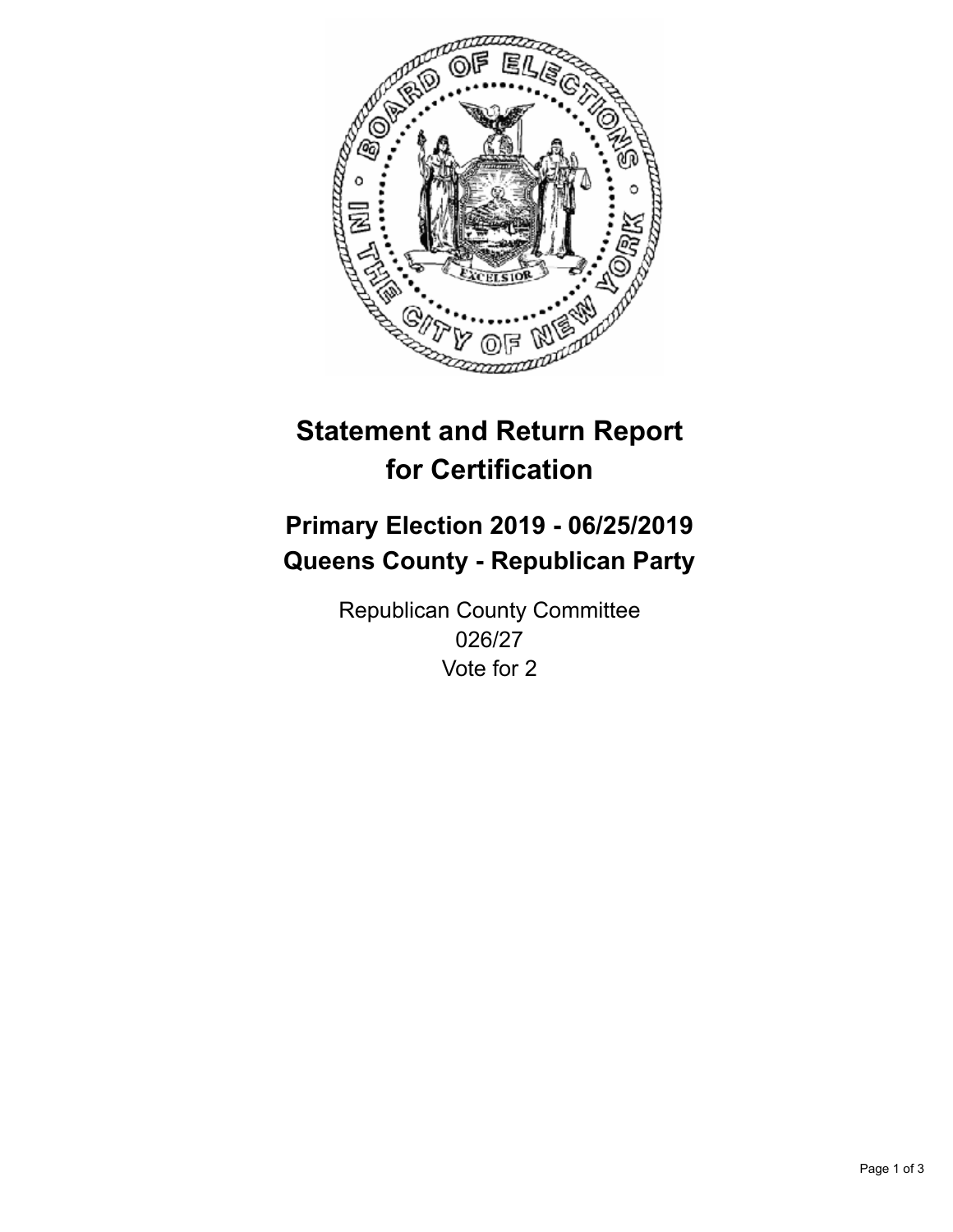

## **Assembly District 27**

| <b>PUBLIC COUNTER</b>                                    | 22           |
|----------------------------------------------------------|--------------|
| <b>MANUALLY COUNTED EMERGENCY</b>                        | 0            |
| ABSENTEE / MILITARY                                      | 0            |
| AFFIDAVIT                                                | $\Omega$     |
| <b>Total Ballots</b>                                     | 22           |
| Less - Inapplicable Federal/Special Presidential Ballots | $\Omega$     |
| <b>Total Applicable Ballots</b>                          | 22           |
| <b>MIRIAM FINESTONE</b>                                  | 21           |
| <b>BEN MILCHMAN</b>                                      | 19           |
| JOSEPH M. COLORUNDO                                      | 3            |
| <b>BRENDAN P. RONAN</b>                                  | $\mathbf{0}$ |
| <b>Total Votes</b>                                       | 43           |
| Unrecorded                                               | 1            |